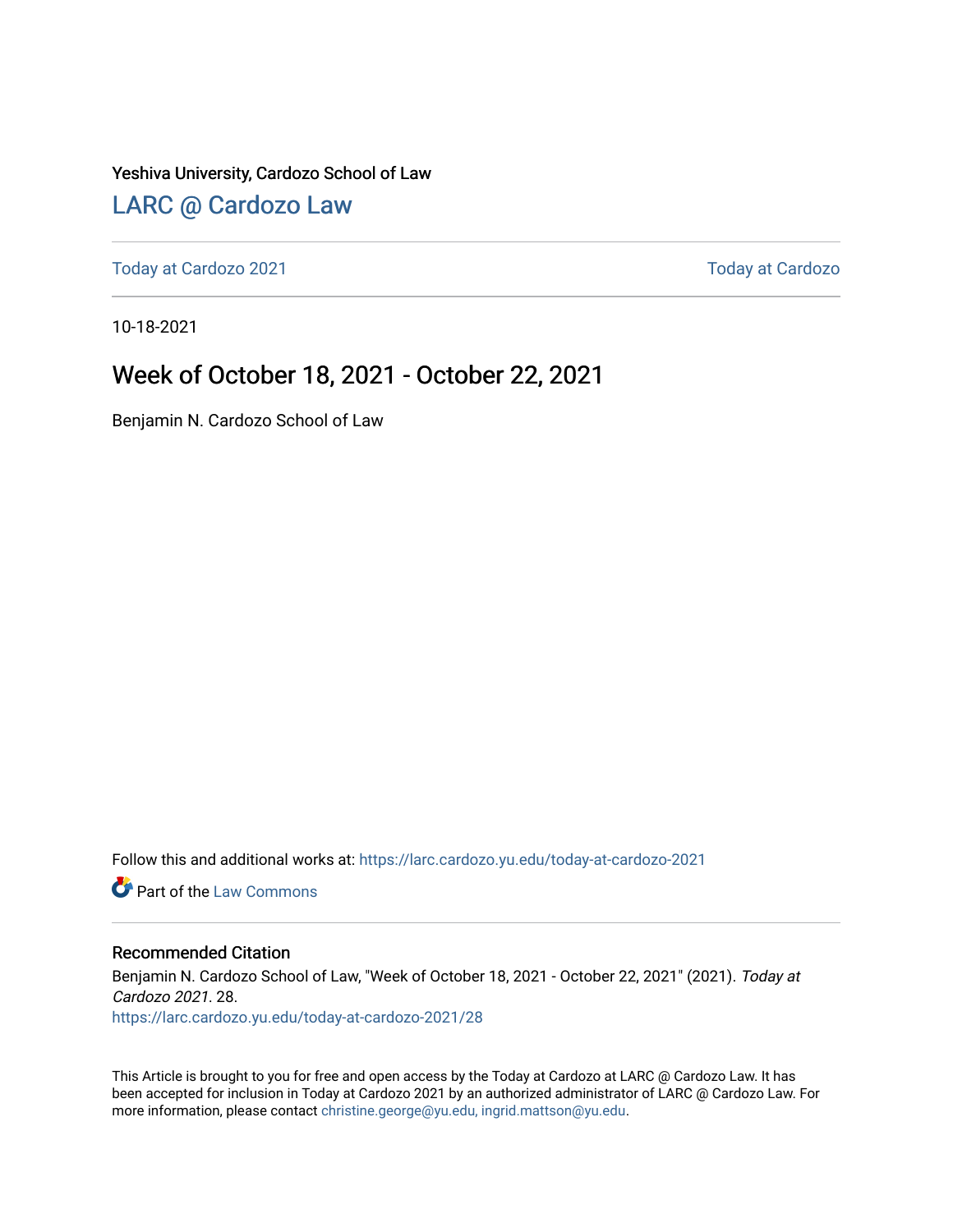

# **Today At Cardozo Monday, October 18, 2021**

Please join Cardozo's Family Law Society for a Know Your Rights Training today at 12 PM in Room 205! Food will be provided.

Please join the Unemployment Action Center, Cardozo Chapter this evening from 6:30- 8PM in Conference Room 1008 for our Chapter's Advocate Training Session!

The Unemployment Action Center ("UAC") is a student-run non-profit organization that provides free legal representation for claimants who seek to secure unemployment benefits in adversarial hearings before an administrative law judge. UAC Advocates have the opportunity to work directly with clients and practice litigation skills by conducting direct and cross examination and making closing arguments. To take a case, you must attend at least one advocate training, so please join us tonight! We'll also be serving pizza!

> **Cardozo In-Person Training on Monday, October 18 at 6:30 PM** Room 424 Pizza will be provided!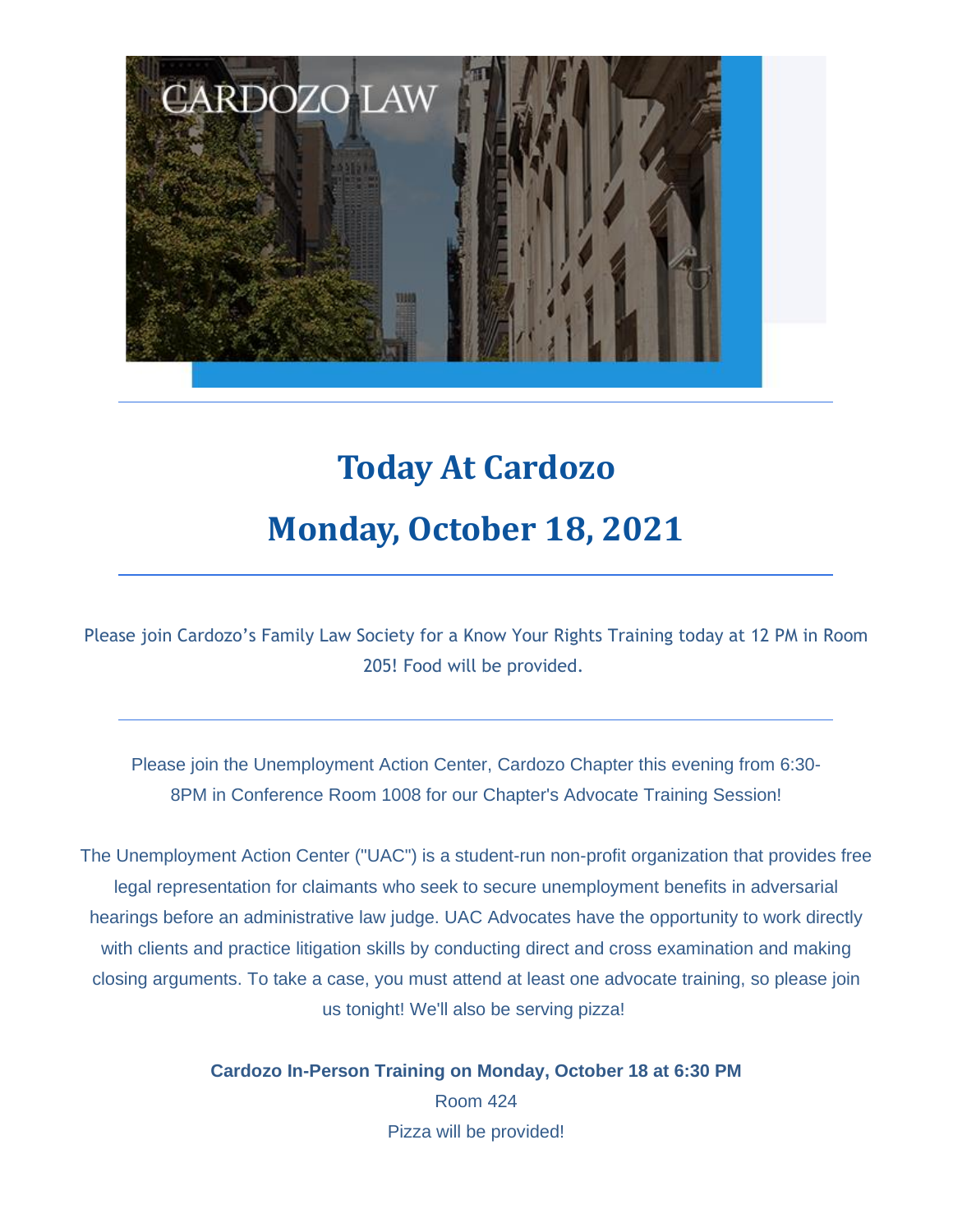### **Upcoming Events and Announcements**

Chai & Chat Date- October 20, 2021 Time- 3:30-5:30 pm Location- Room 1008

Link to register to attend- no link or registration required Sponsoring SBA group- SALSA (South Asian Law Students Association) Description- Come drink chai, hang out, and study with us! Refreshments will be served.

Celebrate Halloween with SALDF and win a grand prize by entering our Halloween Pet Contest! Submissions will be received from October 18th through October 24th and voting will start October 25th. The winner will be notified through email and receive a \$25 Starbucks gift card!

APALSA will be hosting its first Civil Procedure review session of the semester on Monday, October 25, 2021, at 12PM in Room 205 and over Zoom (meeting details below). This event is open to any interested students, and we look forward to seeing you there!

> The Encore with Swizz Beatz Wednesday, October 20 at 6:30 p.m.

Join us for a repeat conversation with Grammy-Award winning Producer, DJ, Songwriter and music mogul Kasseem Dean, a.k.a. Swizz Beatz, moderated by Cardozo alumna Charity Gates '20. The force behind countless hits in the early 2000s and beyond, Swizz's boundary-pushing approach to production has helped shape the sound of hip-hop over this generation. An accomplished painter, art collector, and car enthusiast, Swizz is married to Grammy Award-winning singer Alicia Keys and is the father of five children.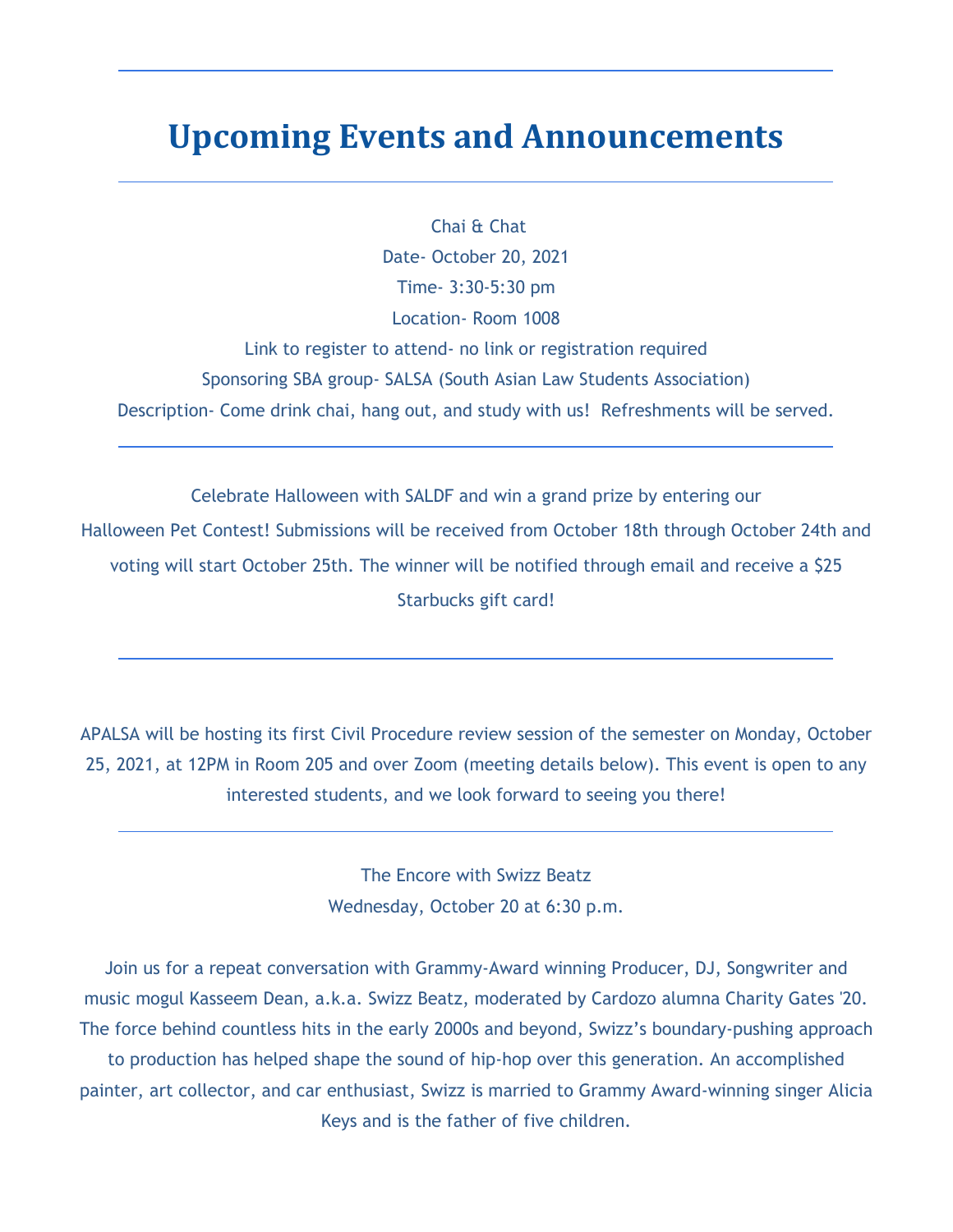This event is sponsored by Cardozo Black Law Students Association, Cardozo Entertainment Law Society, Cardozo Fashion Law Society, and The Nilson Law Group, PLLC.

The Zoom link will be sent to those registered on the date of the event.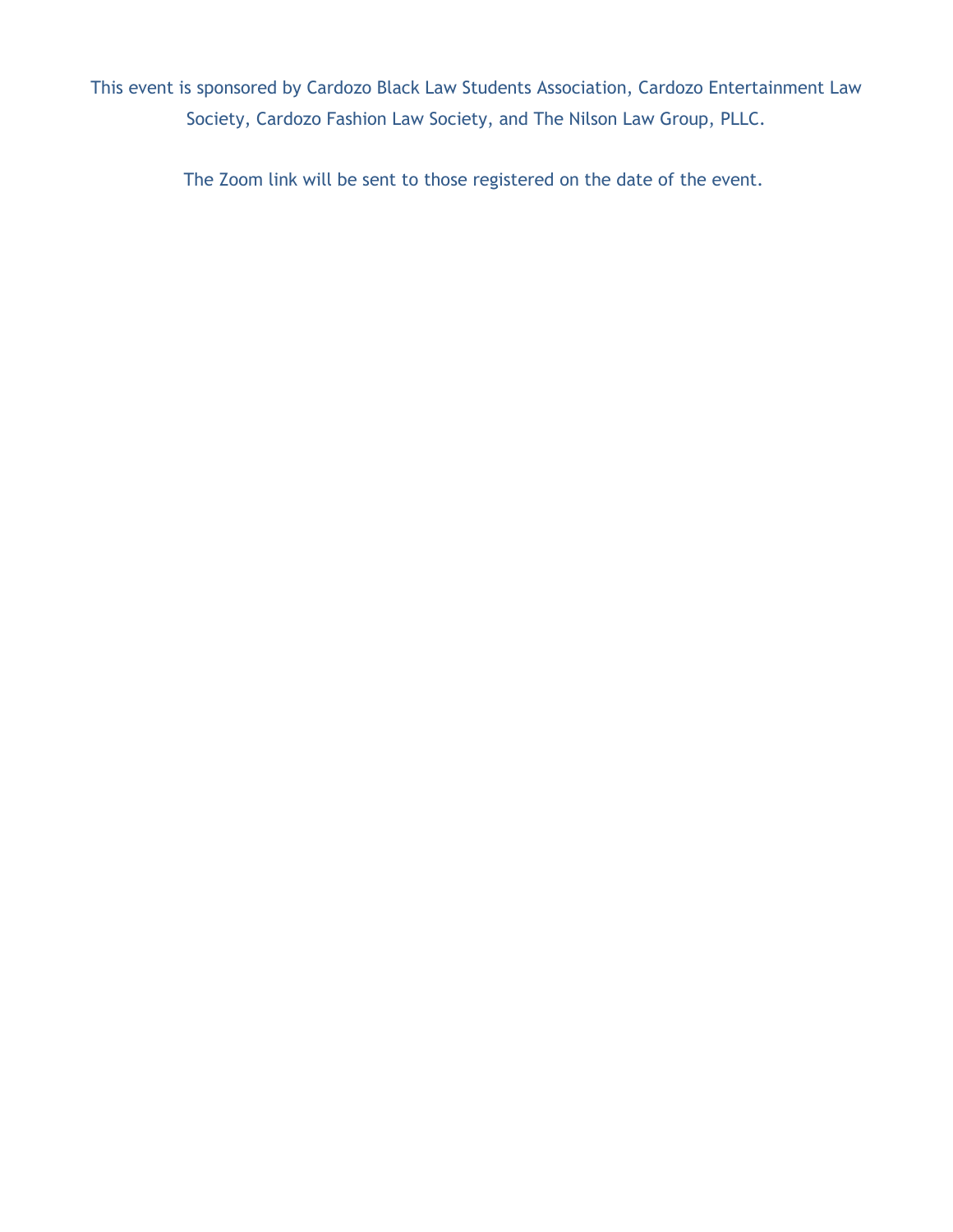

# **Today At Cardozo Tuesday, October 19, 2021**

### **The Fashion Law Society presents: An Evening with Vanessa Friedman**

Join Barbara Kolsun, Director of the FAME Center, for a conversation with Vanessa Friedman, Fashion Director and Chief Fashion Critic of the New York Times, about the future of fashion and

why it remains relevant in a pandemic weary world.

**October 19, 2021, at 6:30 pm** via Zoom

Zoom link sent the day of the event.

This event is sponsored by Loza & Loza LLP, the Cardozo Fashion Law Society, and the Cardozo Alumni Association Retail and Luxury Alumni Group.

> An Evening with Vanessa Friedman Tuesday, October 19 at 6:30 p.m.

Join Barbara Kolsun, Director of the FAME Center, for a conversation with Vanessa Friedman, Fashion Director and Chief Fashion Critic for The New York Times, about the future of fashion and why it remains relevant in a pandemic-weary world.

This event is sponsored by Loza & Loza LLP, the Cardozo Fashion Law Society, and the Cardozo Alumni Association Retail and Luxury Alumni Group.

The Zoom link will be sent to those registered on the date of the event.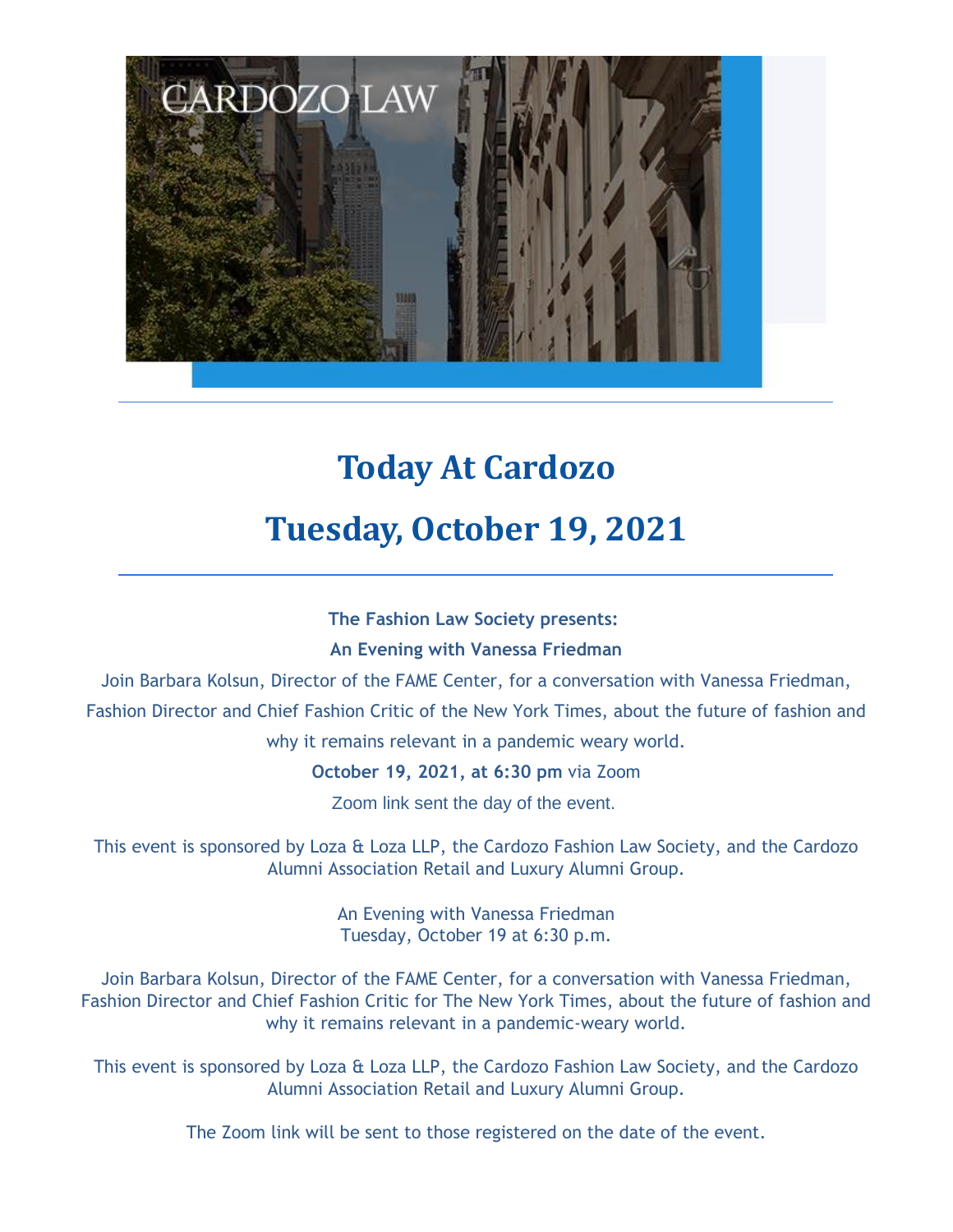# **Upcoming Events and Announcements**

There are no events requested at this time.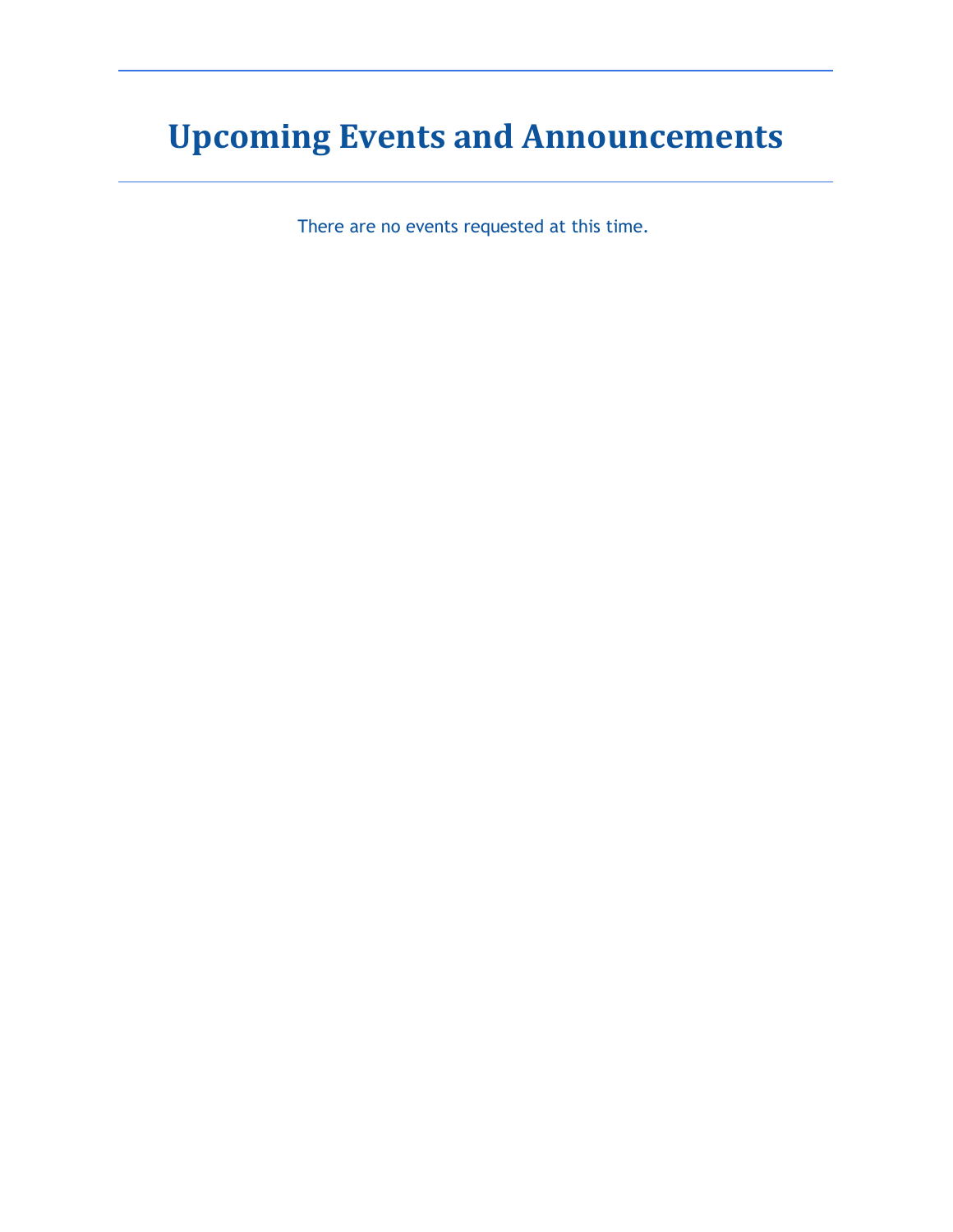

## **Today At Cardozo**

## **Wednesday, October 20, 2021**

Chai & Chat with SALSA

Come drink chai, hang out, and study with us! Refreshments will be served.

October 20, 2021 3:30-5:30 pm

Room 1008

#### **Chabad of Cardozo Invites you to:**

Pizza & Parsha

Grab a slice of pizza and join our weekly discussion!

October 20, 12:10 pm Room 423

The Encore with Swizz Beatz Wednesday, October 20 at 6:30 p.m.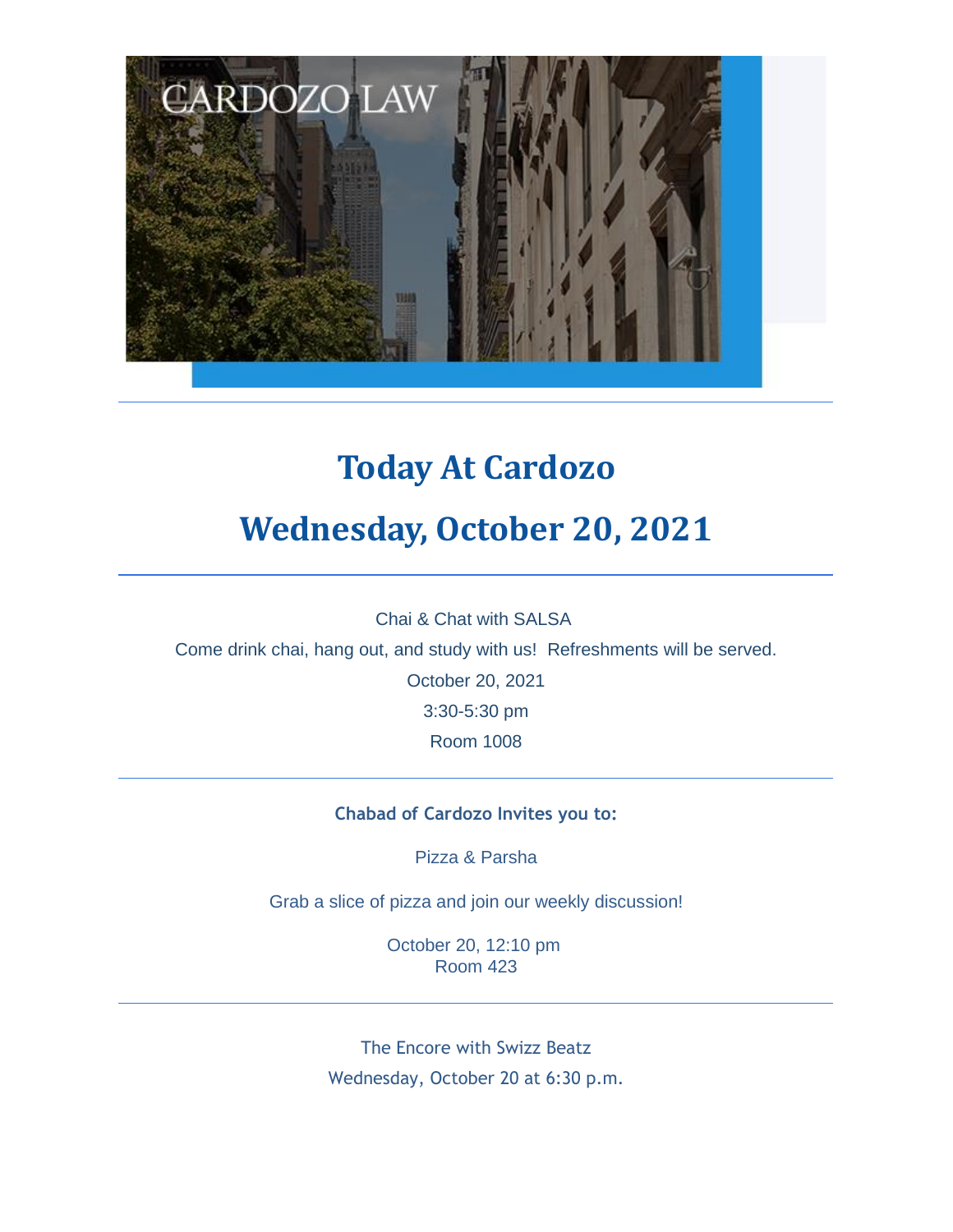Join us for a repeat conversation with Grammy-Award winning Producer, DJ, Songwriter and music mogul Kasseem Dean, a.k.a. Swizz Beatz, moderated by Cardozo alumna Charity Gates '20. The force behind countless hits in the early 2000s and beyond, Swizz's boundary-pushing approach to production has helped shape the sound of hip-hop over this generation. An accomplished painter, art collector, and car enthusiast, Swizz is married to Grammy Award-winning singer Alicia Keys and is the father of five children.

This event is sponsored by Cardozo Black Law Students Association, Cardozo Entertainment Law Society, Cardozo Fashion Law Society, and The Nilson Law Group, PLLC.

The Zoom link will be sent to those registered on the date of the event.

### **Upcoming Events and Announcements**

There are no events requested at this time.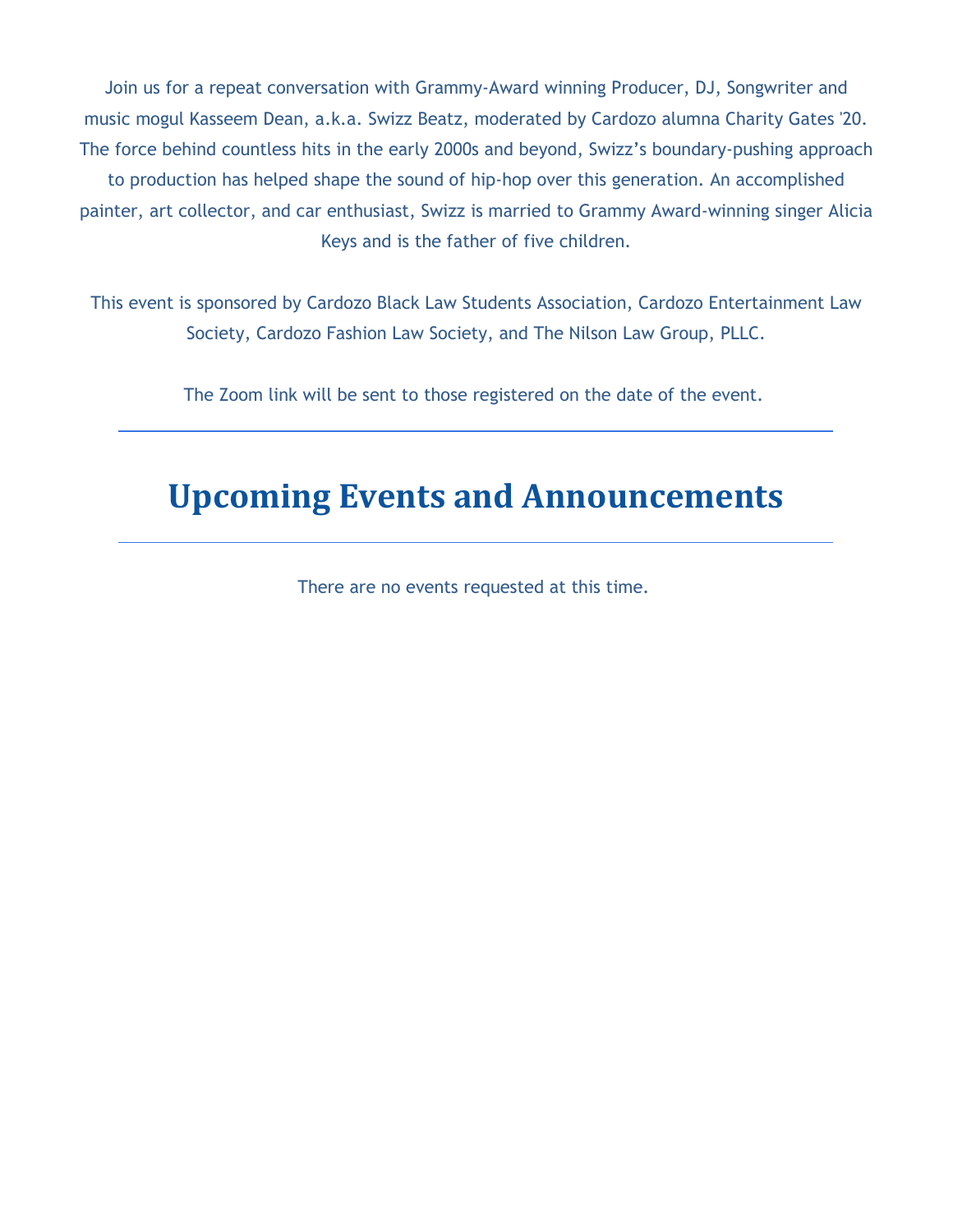

### **Today At Cardozo**

### **Thursday, October 21, 2021**

**FALL 2021 SYMPOSIUM:** Afghanistan – What's at Stake: National Security, Human Rights, and the Rule of Law

*The Cardozo International & Comparative Law Review* is pleased to host a virtual symposium on **Thursday, October 21st, from 6:30 to 8:00 pm EST** to discuss the rule of law crisis in Afghanistan. The symposium will focus on promoting the rule of law in conflict territories and will discuss Afghanistan as a case study. Panelists will discuss the history of the Afghan legal system and what were the obstacles to development. Is democracy a prerequisite to a rule of law system? How, if at all, did Afghanistan's 2004 Constitution change the legal landscape? Panelists will also discuss peacebuilding strategies and whether international law can be used as leverage over the Taliban, which is now in control of the government. If the Taliban thwarts monitoring efforts about suspected human rights violations, what can be done by the international community as a response?

#### **Please register for our virtual panel below**

Join us for a virtual panel with **Mehdi Hakimi**, Executive Director at the Rule of Law Program at Stanford Law School; **Kimberly Motley**, International Human Rights lawyer who has worked in Afghanistan since 2008; **S. Ayse Kadayifci-Orellana**, a research affiliate at the Georgetown Institute for Women, Peace and Security; **Saeeq Shajjan**, Founder and Managing Partner at Shajjan & Associates; **moderated by Deborah Pearlstein**, Professor of Law and Co-Director of the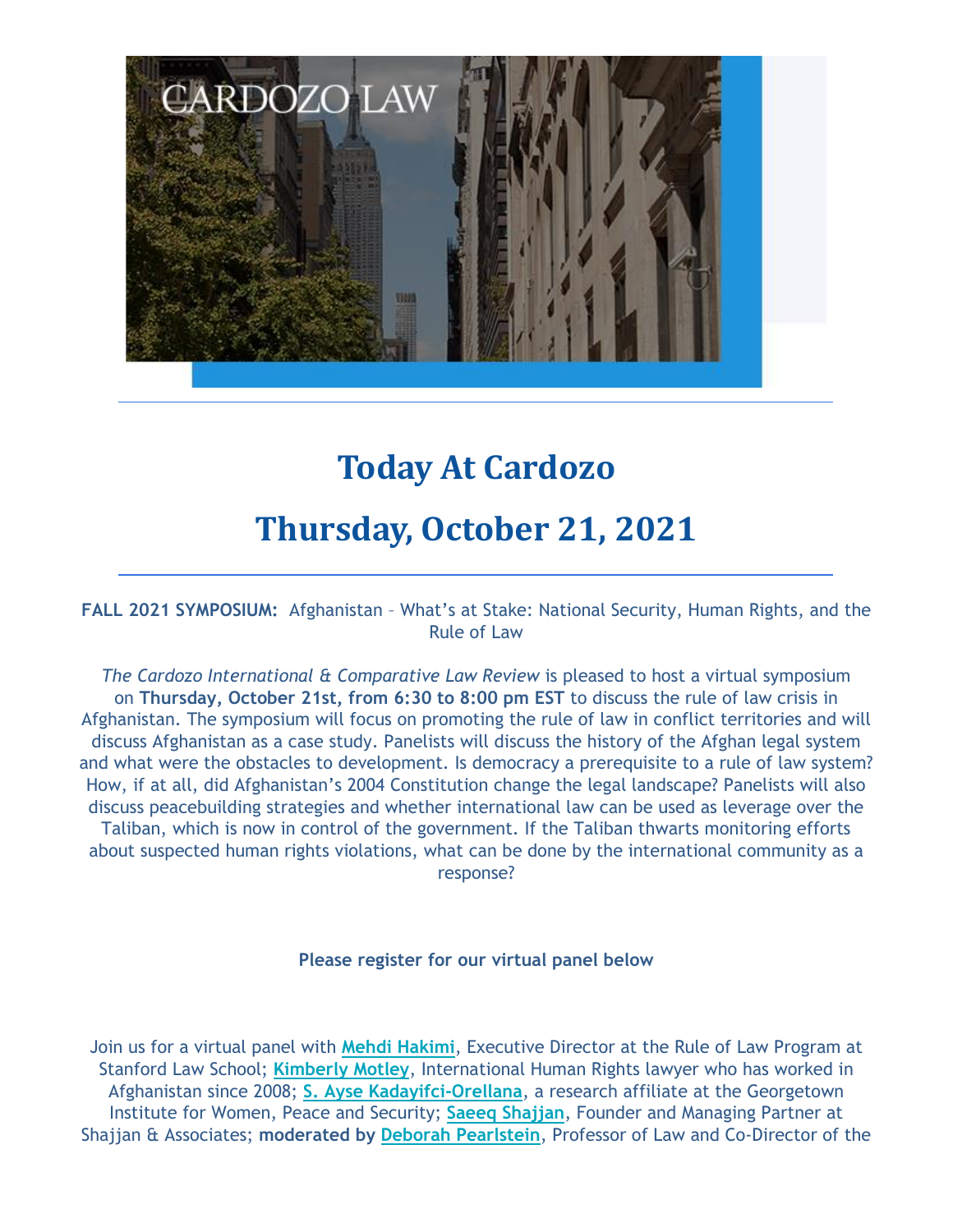Floersheimer Center for Constitutional Democracy at Cardozo Law School.

Contact: Cameron Kellett, *Cardozo International & Comparative Law Review* Symposia Editor

### **Upcoming Events and Announcements**

Monday, October 25, 4:00pm Room 424 or zoom

Fireside Chat with Former Solicitor General Noel Francisco and Professor Reinert Introductory Remarks by Dean Leslie

Hear from two experts on controversial cases that are on the SCOTUS 2021-22 docket. Sushi will be served.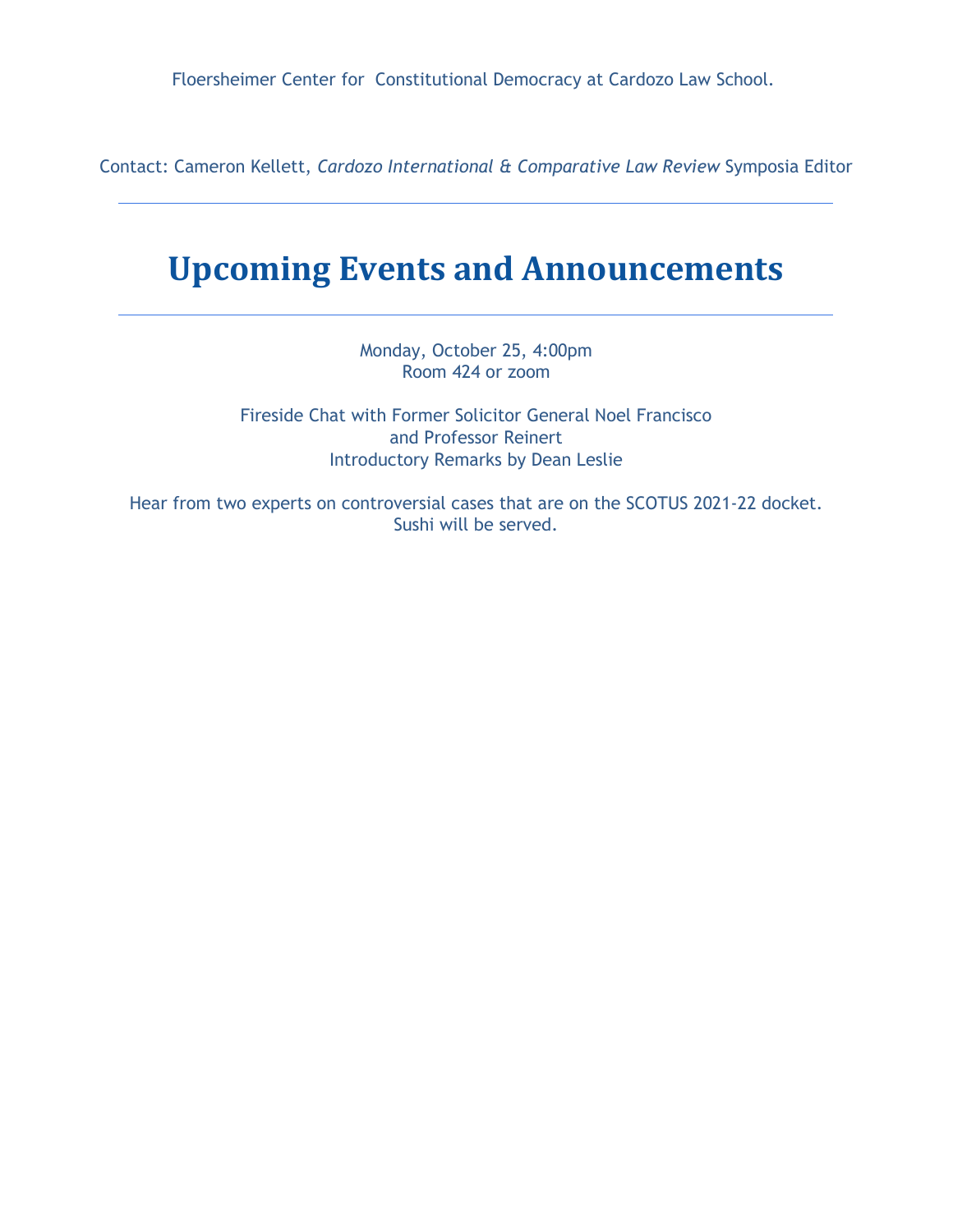

# **Today At Cardozo Friday, October 22, 2021**

The Library will be closing today at 5:00 pm. The Building closing time for today is 5:45 pm.

## **Upcoming Events and Announcements**

The Family Law Society will be hosting a Know Your Rights Training on Title IX, Gender-Based Crimes and the Family Court System on October 25th at 12 PM in Room 304. Food will be provided. We hope to see you there!

> \*SAVE THE DATE\* Chabad Serving Cardozo Invites you to a Lawyer Networking Event

> > November 2 at 6:00 pm More details to follow